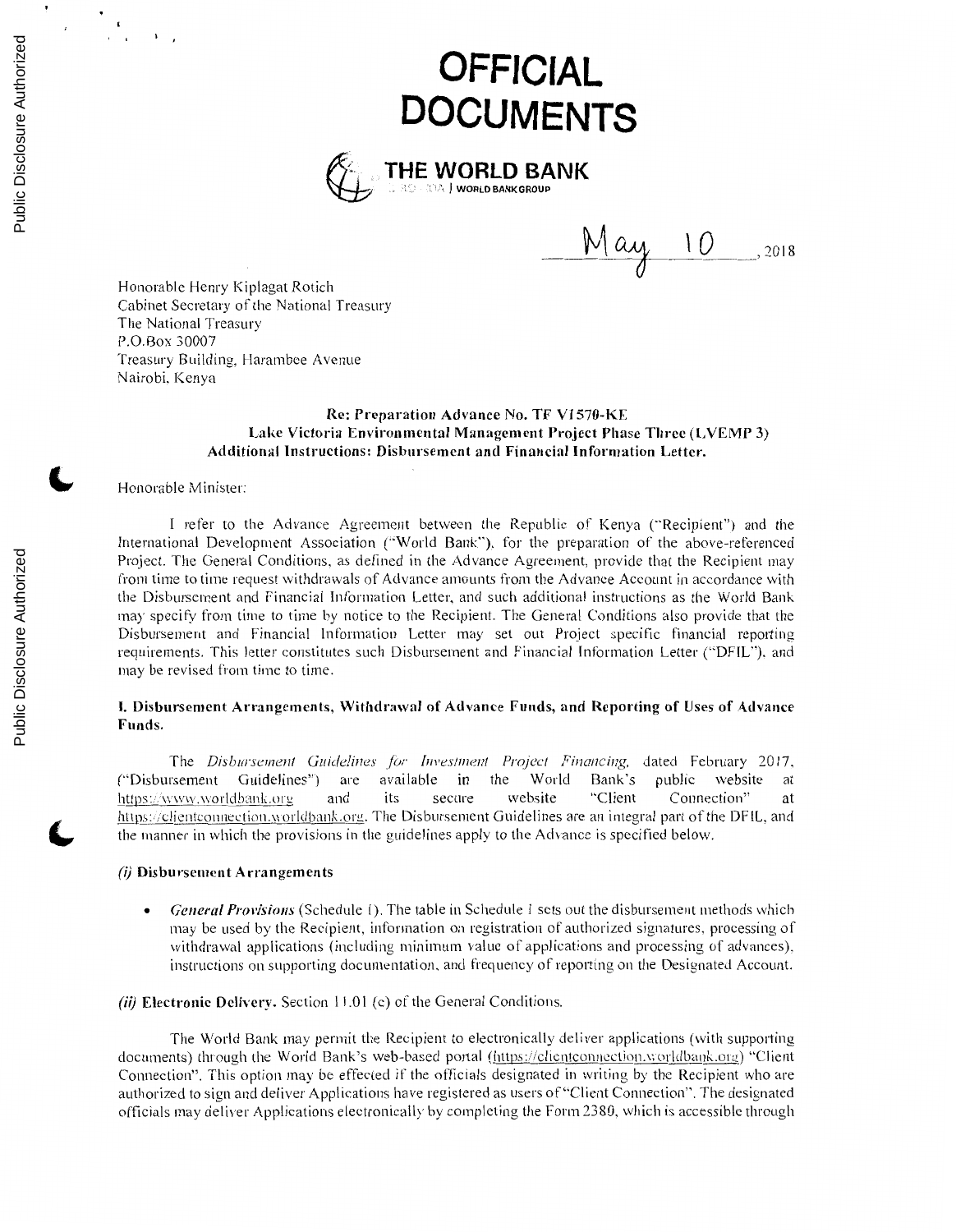

"Client Connection". By signing the Authorized Signatory Letter, the Recipient confirms that it is authorizing such persons to accept Secure Identification Credentials (SIDC) and to deliver the Applications and supporting documents to the World Bank by electronic means. The Recipient may continue to exercise the option of preparing and delivering Applications in paper form. The World Bank reserves the right and may, in its sole discretion, temporarily or permanently disallow the electronic delivery of Applications by the Recipient. By designating officials to use S!DC and by choosing to deliver the Applications electronically. the Recipient confirms through the authorized signatory letter its agreement to: (a) abide by the Terms and Conditions of Use of Secure Identification Credentials in connection with Use of Electronic Means to Process Applications and Supporting Documentation, available in the World Bank's public website at https://worldbank.org and "Client Connection''; and (b) to cause such official to abide by those terms and conditions.

#### II. **Financial Reports and Audits.**

**L** 

(i) *Fina11cial Reports.* The Recipient must prepare and furnish to the World Bank not later than forty-five ( 45) days after the end of each calendar quarter, interim unaudited financial reports ("!FR") for the Project covering the quarter.

(ii) *Audits.* Each audit of the Financial Statements must cover the period of one fiscal year of the Recipient, commencing with the fiscal year in which the first withdrawal was made. The audited Financial Statements for each such period must be furnished to the World Bank not later than six 6 months after the end of such period.

#### **Ill. Other Information.**

For additional information on disbursement arrangements, please refer to the Loan Handbook available on the World Bank's website (http://www.worldbank.org/) and "'Client Connection". The World Bank recommends that you register as a user of "Client Connection". From this website you will be able to prepare and deliver Applications, monitor the near real-time status of the Advance, and retrieve related policy, financial, and procurement information. For more information about the website and registration arrangements, please contact the World Bank by email at clientconnection $\omega$  worldbank.org.

If you have any queries in relation to the above. please contact Christiaan Nieuwoudt. Finance Officer at cnieuwoudt@worldbank.org, with copy to Juvenia Cohen, Finance Analyst at jcohen $2@$  worldbank.org using the above reference.

Yours sincerely.

Trichur K. Balakrishnan Acting Country Director for Kenya Africa Region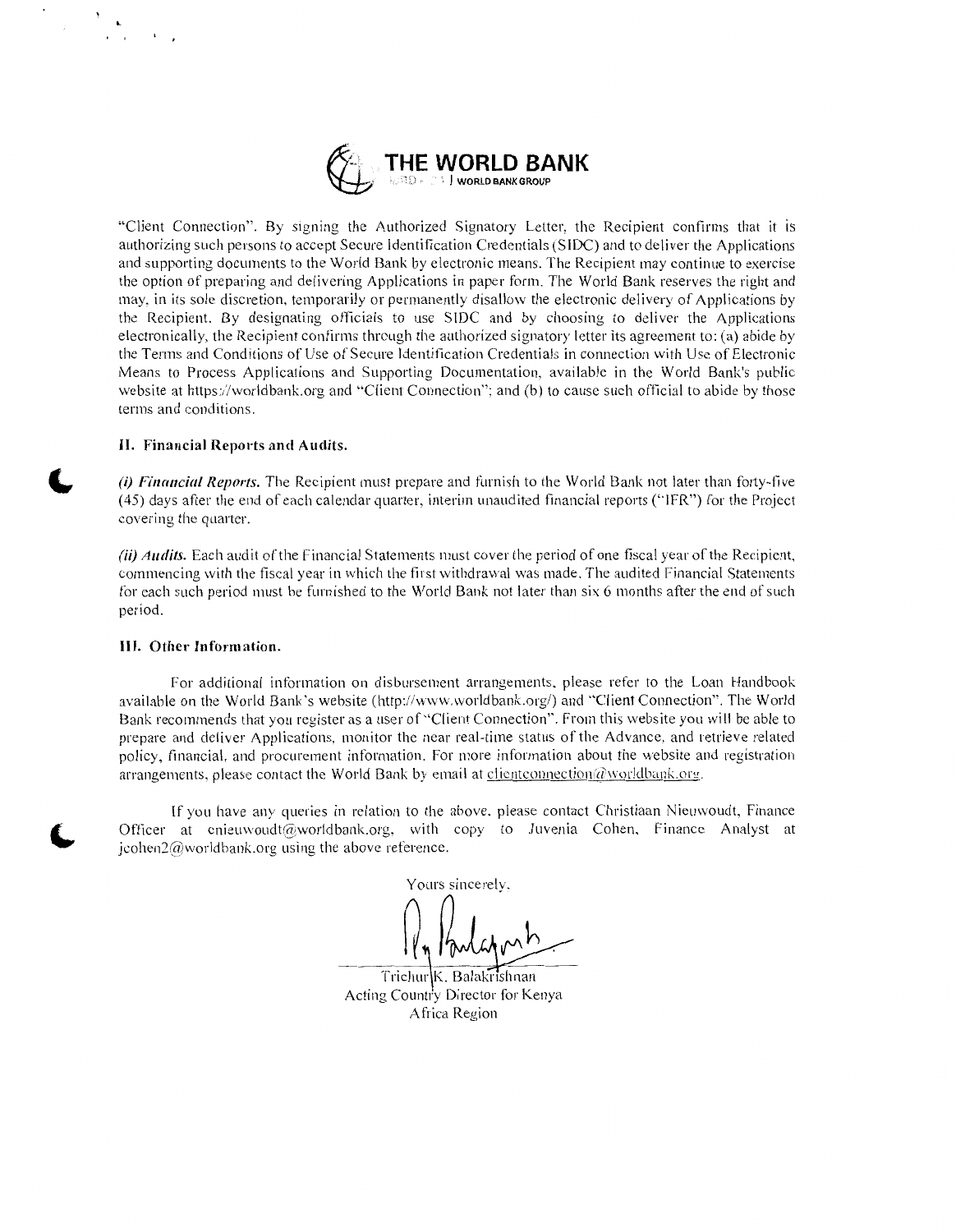

## *Attachments*

 $\sum_{i=1}^K \alpha_i$ 

 $\overline{\phantom{a}}$ 

- 1. Statement of Expenditure (SOE)
- 2. Payments against contracts subject to the Bank's prior review
- 3. Designated Account Reconciliation Statement

Nairobi

With copies: Dr. Kamau Thugge Principal Secretary National Treasury Treasury Building

> Mr. Jackson Kinyanjui Ag. Director General, Public Debt Management Office and Director Resource Mobilization Department The National Treasury Treasury Building, Harambee Avenue Nairobi

Ms. Dorothy Kimeu Director of Administration and Head, World Bank Division and Policy Coordination Unit The National Treasury Treasury Building, Harambee Avenue Nairobi

Ms. Winnie Mwamilu Senior Economist and Deputy Head World Bank Division and Policy Coordinating Unit The National Treasury Treasury Building, Harambee Avenue Nairobi

Ms. Agnes Yobteri Director Programmes and Projects Ministry of Environment. Natural Resources and Regional Development Authorities Nairobi

Ms. Francisca Owuor Project Coordinator LVEMP Ill Kisurnu. Kenya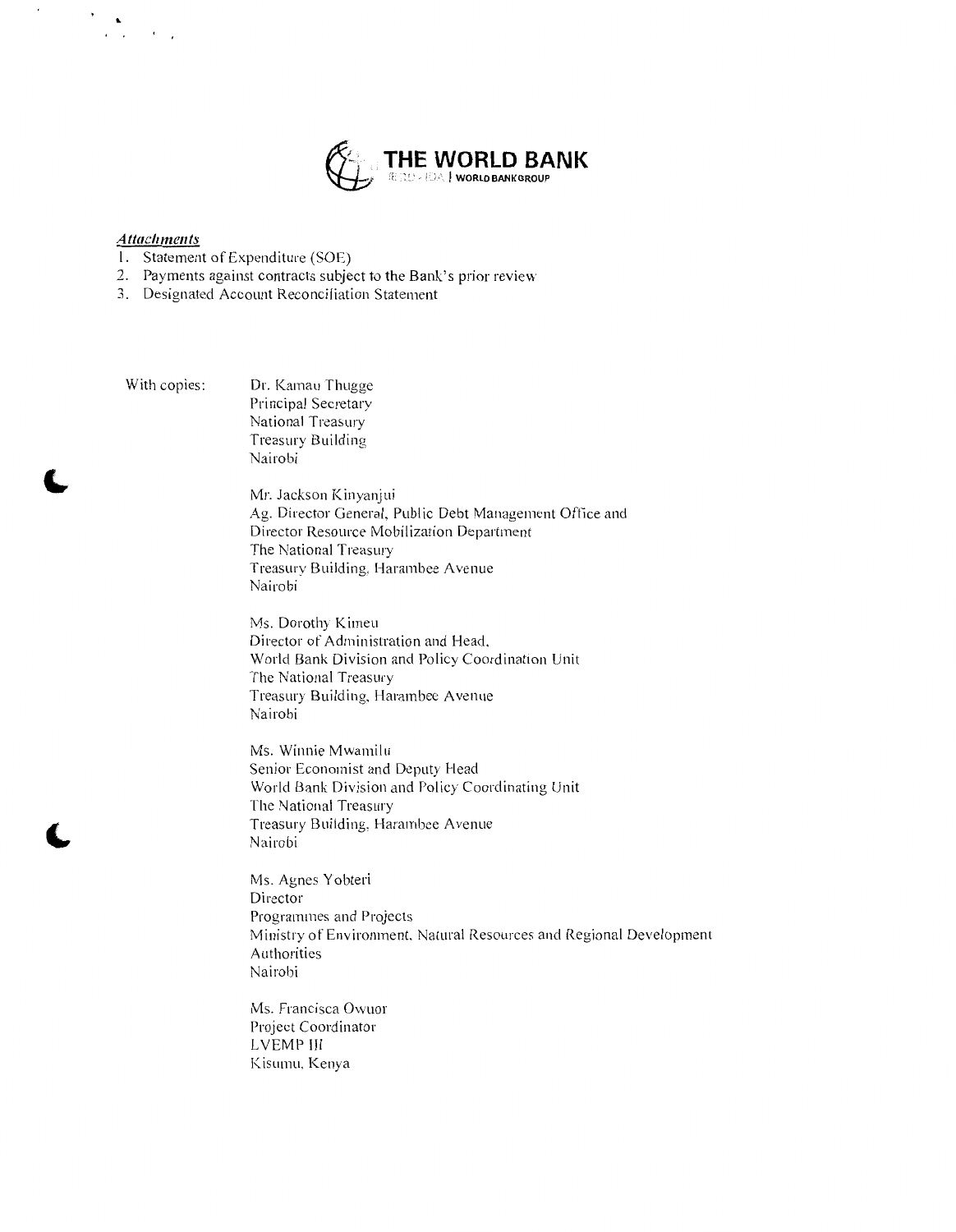#### Schedule 1 : Disbursement Provisions

 $\mathcal{L}$ 

|                                                                                                                                                              |  |                                                                                       | <b>Basic Information</b>                                                                                                                |                     |            |                      |  |  |  |  |
|--------------------------------------------------------------------------------------------------------------------------------------------------------------|--|---------------------------------------------------------------------------------------|-----------------------------------------------------------------------------------------------------------------------------------------|---------------------|------------|----------------------|--|--|--|--|
|                                                                                                                                                              |  | Country                                                                               | Kenya                                                                                                                                   | <b>Closing Date</b> |            | December 31, 2019    |  |  |  |  |
|                                                                                                                                                              |  | Recipient                                                                             | Republic of Kenya                                                                                                                       |                     |            |                      |  |  |  |  |
| Credit<br>Number                                                                                                                                             |  | Name of the Project                                                                   |                                                                                                                                         | Disbursement        |            | Same as closing date |  |  |  |  |
|                                                                                                                                                              |  |                                                                                       |                                                                                                                                         | Deadline Date       |            |                      |  |  |  |  |
|                                                                                                                                                              |  |                                                                                       |                                                                                                                                         | Subsection $3.7$ ** |            |                      |  |  |  |  |
| Disbursement Methods and Supporting Documentation                                                                                                            |  |                                                                                       |                                                                                                                                         |                     |            |                      |  |  |  |  |
| <b>Disbursement Methods</b>                                                                                                                                  |  | Methods                                                                               | <b>Supporting Documentation</b>                                                                                                         |                     |            |                      |  |  |  |  |
| Section $2$ $($ **)                                                                                                                                          |  |                                                                                       | Subsections 4.3 and 4.4 $(**)$                                                                                                          |                     |            |                      |  |  |  |  |
| Direct Payment                                                                                                                                               |  | Yes                                                                                   | Copy of records                                                                                                                         |                     |            |                      |  |  |  |  |
| Reimbursement                                                                                                                                                |  | Yes                                                                                   | Statement of Expenditure (SOE)                                                                                                          |                     |            |                      |  |  |  |  |
| Designated Account                                                                                                                                           |  | Yes                                                                                   | Statement of Expenditure (SOE), Payments against contracts subject to the Bank's Prior Review                                           |                     |            |                      |  |  |  |  |
|                                                                                                                                                              |  |                                                                                       | and the Designated Account Reconciliation Statement in the formats provided in Attachments 1, 2                                         |                     |            |                      |  |  |  |  |
|                                                                                                                                                              |  |                                                                                       | and 3 of the DFIL                                                                                                                       |                     |            |                      |  |  |  |  |
| Copy of Letter of Credit<br>No<br><b>Special Commitments</b>                                                                                                 |  |                                                                                       |                                                                                                                                         |                     |            |                      |  |  |  |  |
|                                                                                                                                                              |  |                                                                                       | Designated Account (Sections 5 and $6**$ )                                                                                              |                     |            |                      |  |  |  |  |
| Type                                                                                                                                                         |  | Segregated                                                                            |                                                                                                                                         | Ceiling             | Fixed      |                      |  |  |  |  |
| <b>Financial Institution -</b>                                                                                                                               |  | Central Bank of Kenya                                                                 |                                                                                                                                         | Currency            | <b>USD</b> |                      |  |  |  |  |
| Name                                                                                                                                                         |  |                                                                                       |                                                                                                                                         |                     |            |                      |  |  |  |  |
| Frequency of Reporting                                                                                                                                       |  | Monthly                                                                               |                                                                                                                                         | Amount              | 200,000    |                      |  |  |  |  |
| Subsection 6.3 $(**)$                                                                                                                                        |  |                                                                                       |                                                                                                                                         |                     |            |                      |  |  |  |  |
|                                                                                                                                                              |  |                                                                                       | Minimum Value of Applications (subsection 3.5)                                                                                          |                     |            |                      |  |  |  |  |
|                                                                                                                                                              |  |                                                                                       | The minimum value of applications for Reimbursement, Direct Payment is USD 40,000                                                       |                     |            |                      |  |  |  |  |
|                                                                                                                                                              |  |                                                                                       | Authorized Signatures (Subsection 3.1 and 3.2 **) The form for Authorized Signatories Letter is provided in Attachment 1 of this letter |                     |            |                      |  |  |  |  |
| Withdrawal and Documentation Applications (Subsection 3.3 and 3.4 **)                                                                                        |  |                                                                                       |                                                                                                                                         |                     |            |                      |  |  |  |  |
| Applications for this Loan will be signed by the official(s) authorized to sign Applications as indicated in your letter Ref. No. TYC/B/40/96 dated June 27, |  |                                                                                       |                                                                                                                                         |                     |            |                      |  |  |  |  |
| 2011.                                                                                                                                                        |  |                                                                                       |                                                                                                                                         |                     |            |                      |  |  |  |  |
|                                                                                                                                                              |  |                                                                                       |                                                                                                                                         |                     |            |                      |  |  |  |  |
|                                                                                                                                                              |  |                                                                                       | The World Bank, Delta Center 13th Floor, Menengai Road, Upper Hill, Nairobi Kenya (Tel: +254 20 293 6000)                               |                     |            |                      |  |  |  |  |
|                                                                                                                                                              |  | Notice that all information will be sent to the same address, and to the regional TL. |                                                                                                                                         |                     |            |                      |  |  |  |  |
| Additional [Information][Instructions]                                                                                                                       |  |                                                                                       |                                                                                                                                         |                     |            |                      |  |  |  |  |
|                                                                                                                                                              |  |                                                                                       | Other                                                                                                                                   |                     |            |                      |  |  |  |  |
|                                                                                                                                                              |  |                                                                                       |                                                                                                                                         |                     |            |                      |  |  |  |  |

\*\* Sections and subsections relate to the "Disbursement Guidelines for Investment Project Financing", dated February 2017.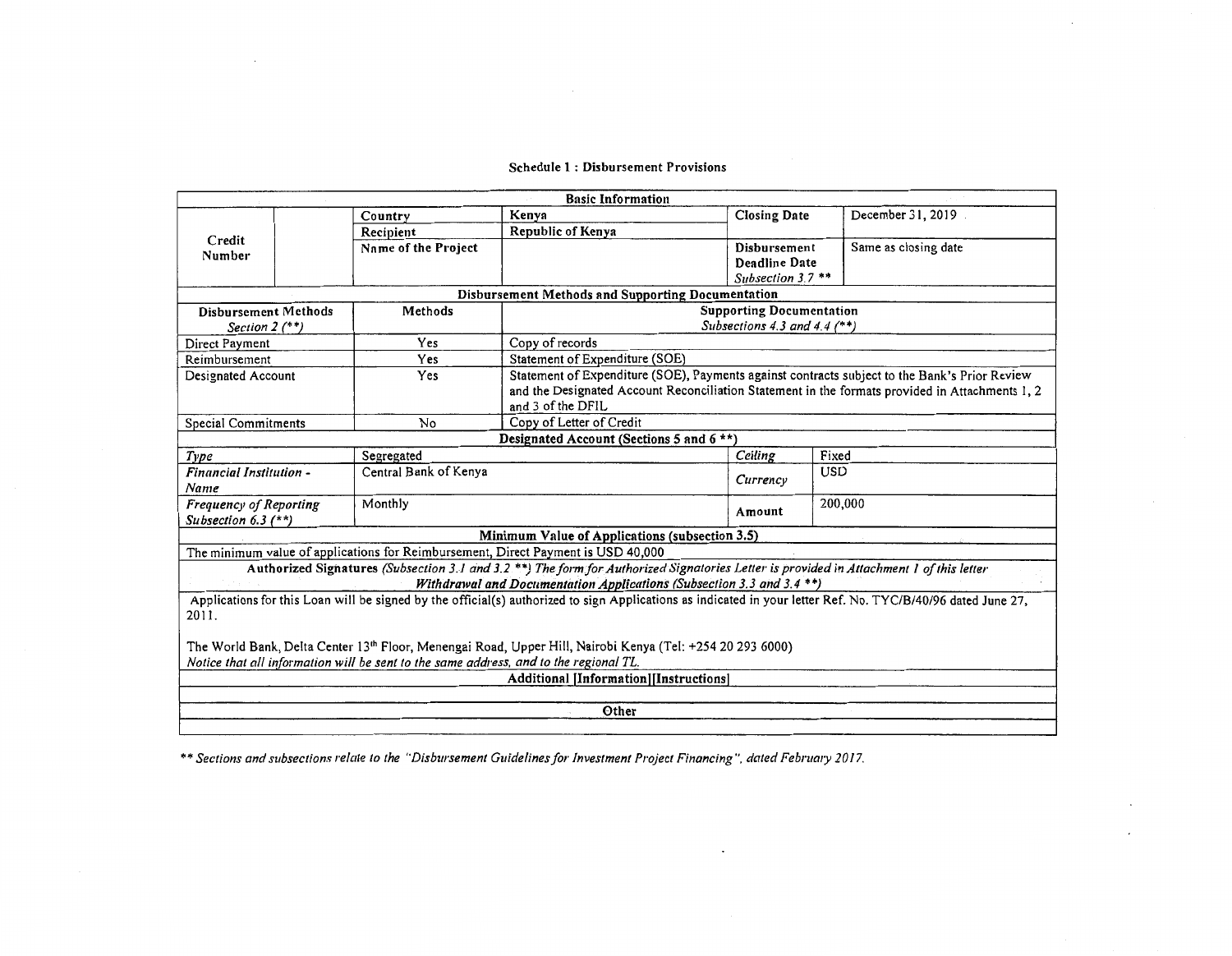## **Attachment 1,- Statement of Expenditures**

|          | 2                 | 3                                                      | DIAIDHENII OI DAIDIWII ORDO<br>4                                 | 5                                                                | 6                             |                                                                                          | 8                              | 9                                                              | 10                                                      | 11                 | 12                 | 13                                                                                  |
|----------|-------------------|--------------------------------------------------------|------------------------------------------------------------------|------------------------------------------------------------------|-------------------------------|------------------------------------------------------------------------------------------|--------------------------------|----------------------------------------------------------------|---------------------------------------------------------|--------------------|--------------------|-------------------------------------------------------------------------------------|
| Item No. | ₩<br>Category No. | Name of<br>Supplier,<br>Contractor<br>ог<br>Consultant | <b>Brief</b><br>Description<br>of Goods,<br>Works or<br>Services | Total<br>Amount of<br>Contract<br>(Include<br>all<br>currencies) | σf<br>Expenditure<br>Currency | Total<br>invoice<br>amount<br>covered by<br>this<br>application<br>(net of<br>retention) | ъ<br>Eligible % c<br>financing | Currency<br>and<br>eligible<br>amount<br>paid<br>$(7)$ x $(8)$ | US\$<br>Equivalent<br>paid from<br>Special<br>Account** | of Payment<br>Date | Rate**<br>Exchange | Remarks or<br>Invoice<br>references,<br>including<br>no-<br>objection<br>telex date |
|          |                   |                                                        |                                                                  |                                                                  |                               |                                                                                          |                                |                                                                |                                                         |                    |                    |                                                                                     |
|          |                   |                                                        |                                                                  | <b>TOTALS</b>                                                    |                               |                                                                                          |                                |                                                                | \$                                                      |                    |                    |                                                                                     |

 $\ddot{\phantom{0}}$ 

 $\bar{z}$ 

## STATEMENT OF EXPENDITURES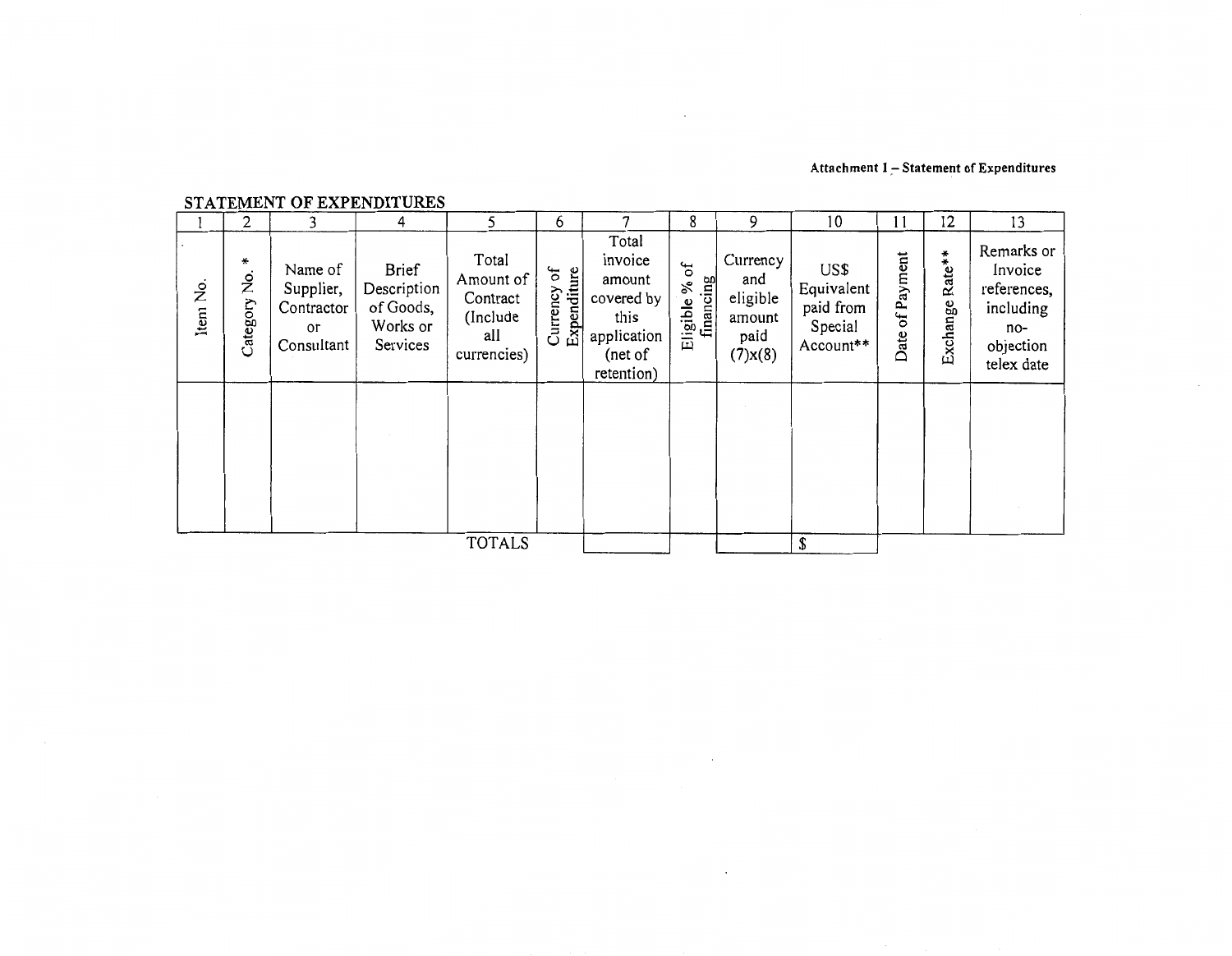Attachment 2

| Contract<br>Number | <b>Supplier</b> | Contract<br>Date | Contract<br>Amount | Date of<br>WB's No-<br>Objection<br>to<br>Contract | <b>Amount Paid</b><br>to Supplier<br>during Period | WB's Share of<br>Amt Paid to<br>Supplier<br>during Period |
|--------------------|-----------------|------------------|--------------------|----------------------------------------------------|----------------------------------------------------|-----------------------------------------------------------|
|                    |                 |                  |                    |                                                    |                                                    |                                                           |
|                    |                 |                  |                    |                                                    |                                                    |                                                           |
|                    |                 |                  |                    |                                                    |                                                    |                                                           |
|                    |                 |                  |                    |                                                    |                                                    |                                                           |
|                    |                 |                  |                    |                                                    |                                                    |                                                           |
|                    |                 |                  |                    |                                                    |                                                    |                                                           |
|                    |                 |                  |                    |                                                    |                                                    |                                                           |

 $\bar{z}$ 

## Payments Made during Reporting Period Against Contracts Subject to the Bank's Prior Review